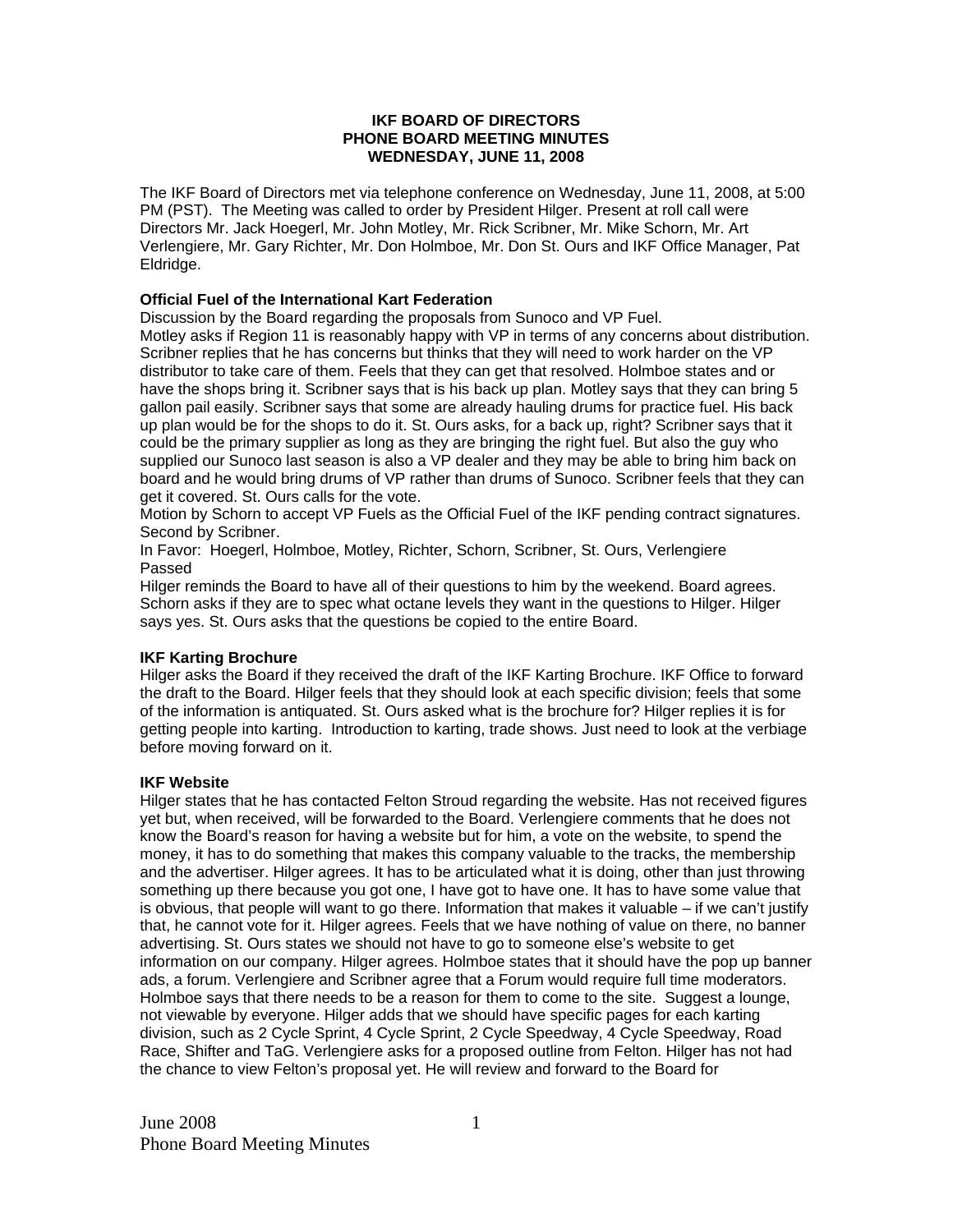consideration. Verlengiere request financial information on present website; IKF Office to forward requested information to him.

# **2008 Grand National Waiver Forms**

Hilger clarifies the handling of Grand National waiver requests. Approval or denial of the waiver request is done by the Waiver Chairman of the Division or the IKF Board. A waiver cannot be approved or denied unless it has gone through the IKF Office and the approval or denial letter is sent out by the IKF Office.

# **Section 252.1.5 Air Boxes**

Motley states that a clarification needs to be published in the website. If you read the Rulebook correctly, the larger number Section takes precedence, it is clear the 80cc Shifters is a 2-23mm tube air box, where the 125cc Shifter is a 3-29mm tube air box. It is stated but difficult for the average guy to get to it. States that the area running the most 80cc is not following that rule. Richter agrees. Scribner says that they are trying to bring them into line. Verlengiere asks Motley if he can run 2-23mm's on a 125 if he wants, can he run less? Or 2-29mm's? Motley replies that it says maximum. Holmboe says yes. Clarification submitted by Motley: Section 252.1.5 states that all sprint shifter air boxes shall have a maximum of 3-29mm tubes. However, Section 603.1.4 indicates that engines up to 110cc displacement are limited to 2-23mm tubes. Since the hierarchy of our rules states that the higher numbered Section takes precedence, the following is how the rules for these classes should be enforced:

80cc Shifter classes maximum 2-23mm tubes

125cc (except ICC) Shifter classes maximum 3-29mm tubes

ICC any current or previously homologated CIK air box maximum 2-29mm tubes

### **September Board Meeting**

Hoegerl asks if there will be an insurance meeting before the September Board Meeting. Hilger replies not at this time. Board continues to discuss and work on insurance matters.

### **2009 Road Race Grand National**

Verlengiere states that he has spoken to Baldus and there is a definite interest in doing a joint event with KART. He was to talk to his Directors and get back to us. They want to make it work for everybody.

### **2009 Shifter Grand National**

Board asks when the classes for the 2009 Shifter Grand National will be submitted to the Board for approval. Clarifies that the classes are to be submitted to the IKF Office for forwarding to the Board. Richter and Scribner stated that they had approached the promoter regarding this.

### **2009 IKF Region 7 Sprint Coordinator**

Verlengiere asks St. Ours what his plans are as the 2009 Sprint Regional Coordinator. Verlengiere states that, if St. Ours is not interested in the position, he would like to be appointed by the Board to the position in September 2008. St. Ours explains his future plans and asks if they need an answer right now. St. Ours states that if he is not available for the position, he would like Verlengiere to assume the position. Verlengiere asks St. Ours when he would know. Motley states that they would like to know asap if he is going to step down. St. Ours states, as he has before, that he would like to groom someone for the position. Verlengiere asks the Board to either approve or disapprove today, that if St. Ours steps down by the end of August, he would like to be appointed. Motley asks if there are other candidates. Hilger states that they can appoint if they feel that it is in the best interest of the IKF.

Motion by Scribner re: If St. Ours resigns the 2008 Region 7 Sprint Coordinator position by the end of August 2008, Verlengiere to be appointed as the 2009 Region 7 Sprint Coordinator. Second by Holmboe.

In Favor: Hoegerl, Holmboe, Motley, Richter, Schorn, Scribner, St. Ours Abstain: Verlengiere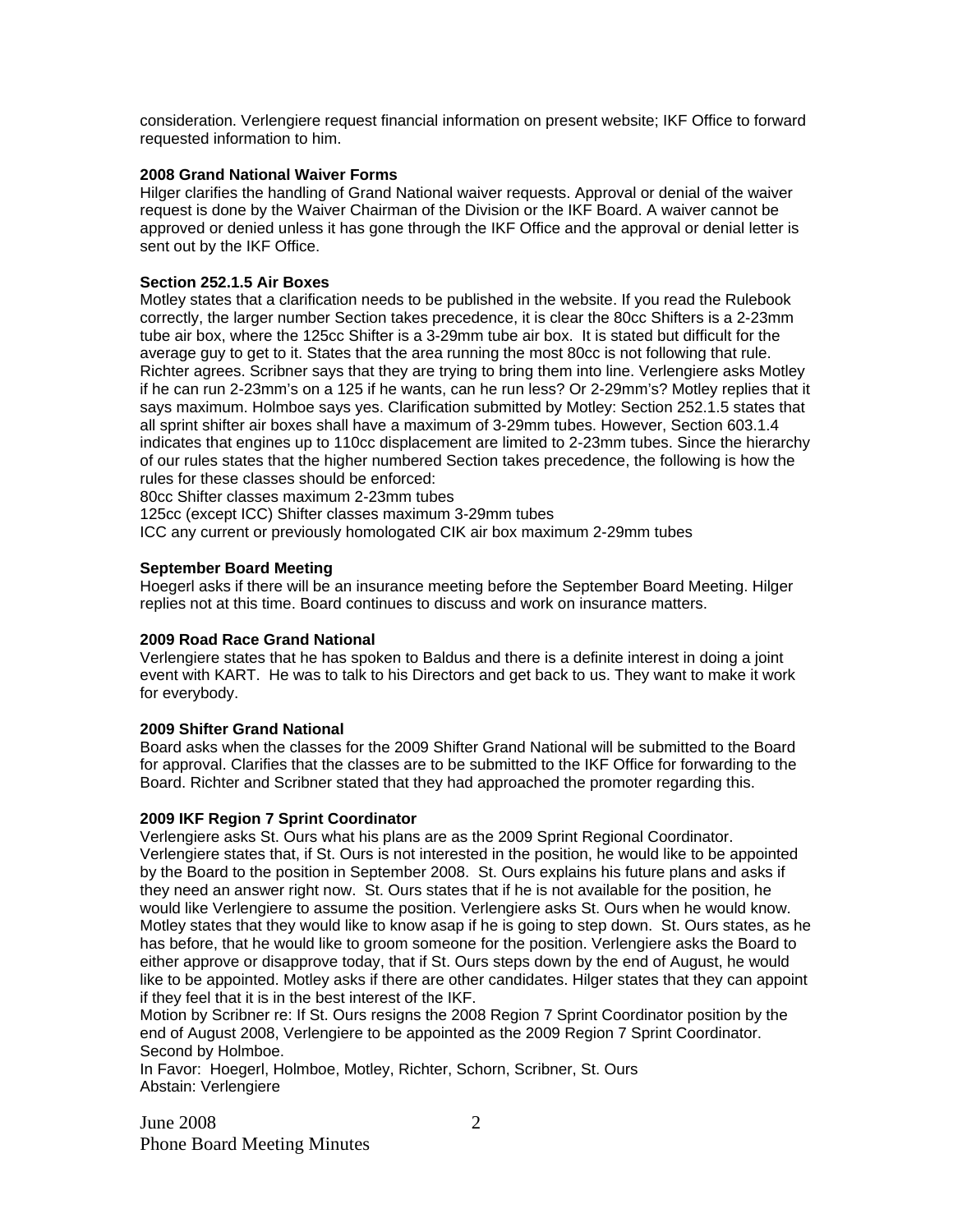#### Passed

#### **Verlengiere Agenda Items**

Verlengiere states that the fuel and pit passes were pending items about money. The fuel has already been discussed. Scribner will discuss insurance during his agenda items.

#### **IKF Apparel**

Scribner discusses the purchase of shirts for IKF officials. Discusses the shirt design emailed to the Board. Holmboe states that as long as it has epaulets, piping and looks like they are from Star Trek, he wwaaaannntts it! (I could not resist – that is so funny and the way he said it, made it even funnier!) Discussion on the pricing, quantities, design of the shirt. Motion by Verlengiere re: To purchase 24 shirts to not exceed \$2500. In Favor: Hoegerl, Holmboe, Richter, Schorn, Scribner, St. Ours, Verlengiere Opposed: Motley Passed Scribner to handle this and forward information to the Board.

#### **Insurance Matter**

Discussion by Board of past and current pit pass sales. The IKF is aggressively seeking out insurance carriers who can reduce our costs and the savings can be passed on to our tracks, clubs and promoters.

#### **Kid Kart Laps**

Richter states that there were 3 letters received at IKF regarding the kid kart laps. States that him and Scribner had a private meeting with the parents of the kid kart class participants at Medford to get them all to agree to write a letter. None of them did. Feels that the letter from Mr. Whitbread was logical and made sense – the 8 miles versus 3 miles. States that he would put a proviso in there based on the temperature of the day, the Race Director of the day would have the discretion to change the laps. To lower laps based on conditions. St. Ours asks that the kid kart distance be at the discretion of the Race Director. Holmboe agrees. Motley states that there needs to be a "not to exceed" in there. Scribner suggests a "not to exceed 8 miles". Richter says to add "at the discretion of the Race Director, not to exceed 8 miles".

Motion by St. Ours re: Section 208.3 Kid Kart Race Length: Delete paragraph 5, Add as paragraph 5: Kids Kart laps are at the discretion of the Race Director, no qualifying session, heat, pre-final or final may exceed 8 miles.

Second by Motley.

In Favor: Hoegerl, Holmboe, Motley, Richter, Scribner, St. Ours Opposed: Schorn, Verlengiere Passed

# **2009 Road Race Grand National**

Hilger states that the IKF received a questionnaire from SWRA for the 2009 Road Race Grand National. Board agrees to see what Verlengiere comes up with on the IKF/KART joint event. Scribner likes the idea of a combined Grand National; Hilger agrees.

## **Motorcycle Pass Costs**

Scribner states that IKF needs to get going with this program; there are people that want to buy the motorcycle passes. Discussion of motorcycle pass prices. Motion by Scribner re: Sell motorcycle pass for \$5.00 Second by Holmboe. Discussion by Board. Hilger states that a vote should be held until cost is verified. Upon verification, an email poll to be done of the Board.